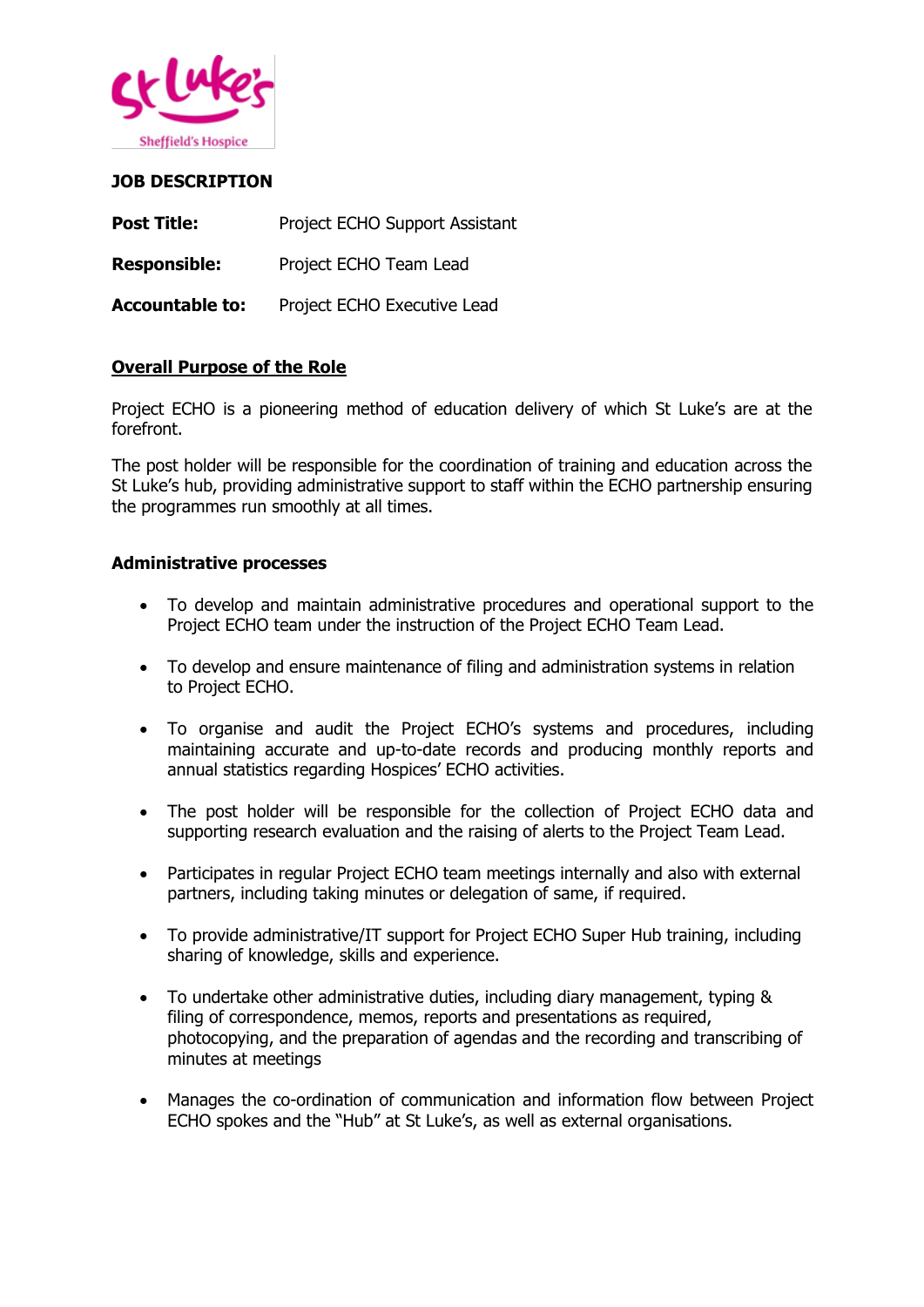

- Co-ordinates the development and preparation of marketing and promotional plans and/or materials, as appropriate to the program.
- Co-ordinates the implementation and delivery process of Project ECHO education programmes under the instruction of the Project ECHO Programme Lead.
- Co-ordinates the booking process for participants to sign up to Project ECHO education programmes.
- Interacts with the ECHO Leads and the selected spoke sites in order to co-ordinate the development and publication of Network/Course schedules with "Hub" and "Spokes".
- Co-ordinates the logistics of equipment, facilities and IT support.
- To provide IT support with the teleconferencing software in Project ECHO sessions, liaising with the ICT department to highlight any issues to ensure smooth running of the educational sessions.
- Provide advice and IT support to enable participants to join the ECHO sessions
- To relocate equipment either for set-up or storage in a safe manner.
- Supports the evaluation of ECHO sessions, ensuring timely reports are produced and distributed to Project ECHO team.
- Supports data collection for research studies and feasibility studies, compiling information and preparing reports for policy formation and improvement of services as necessary.

## **General**

All St Luke's employees are required to:

- Abide by the Health & Safety at Work Act.
- Provide support at fundraising events outside of normal office hours.
- Attend mandatory training annually
- Respect confidentiality applying to all St Luke's areas.
- Work within St Luke's policies and procedures.
- Comply with the St Luke's no smoking policy.
- Participate in and contribute to team meetings.
- Co-operate and liaise with departmental colleagues.

All St Luke's employees are expected to: